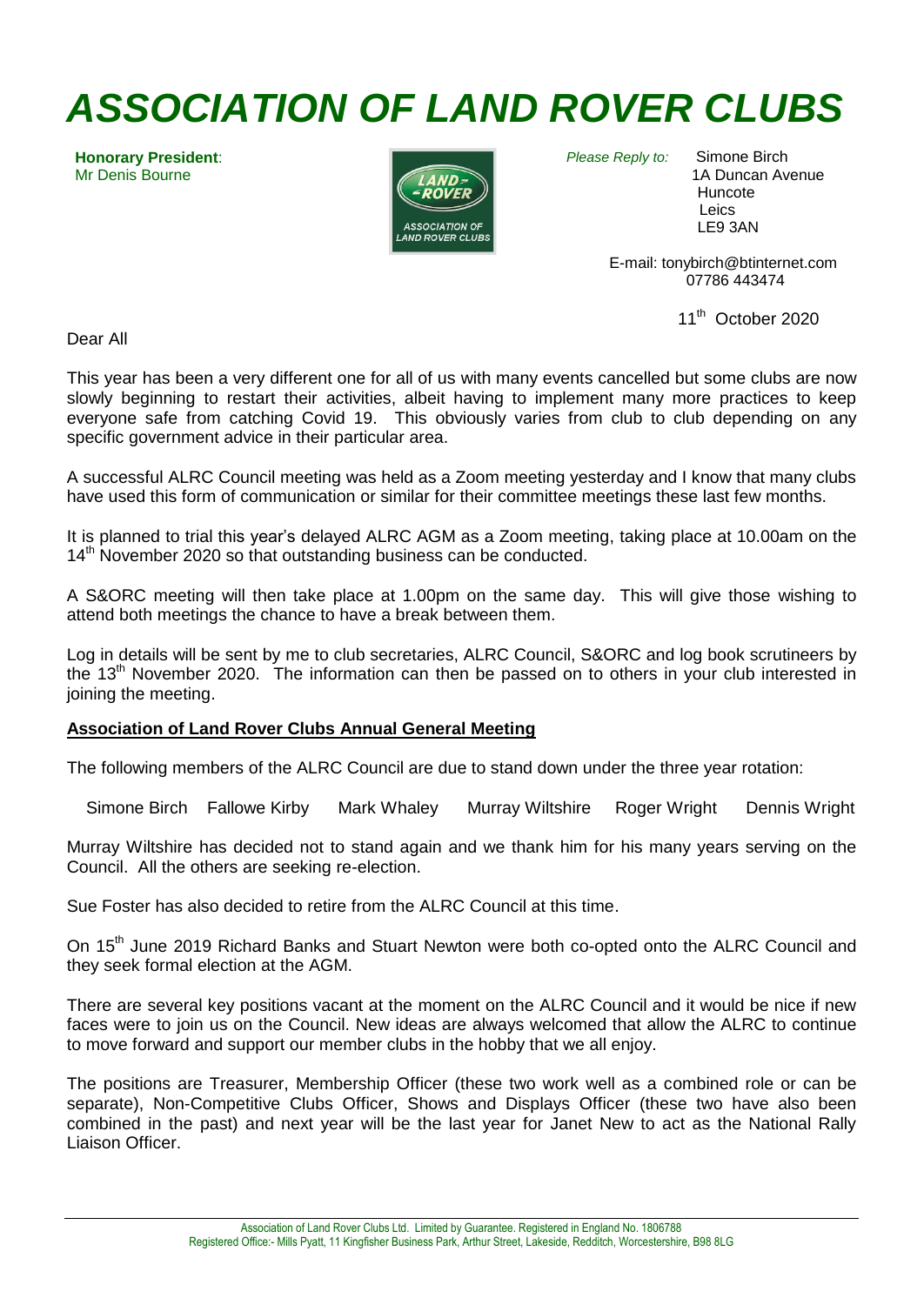I would be grateful if this information could be passed on to your club members, one or more of which may consider taking on a role. If anyone is interested in helping with any of these positions then information on what they entail can be given.

The following members of The Scrutineering & Off Road Committee are also due to stand down under the three year rotation system.

Malcolm Wilson Mark Whaley Fallowe Kirby Pete Lugg Tim Linney

Malcolm Wilson has decided not to stand again and we thank him for his many years serving on the S&ROC and as a log book scrutineer. All the others are seeking re-election.

Simon Saunt has also stood down from the S&ORC and as a log book scrutineer as he is retiring to pastures new.

Any further nominations for either committee need to be received at the above address by the 13th November 2020 or in person at the meeting.

Nominations must be received on club headed paper from a member club with signatures from a proposer and seconder. This can be accepted via email from the club secretary.

Members are reminded that to be elected on to either committee means a commitment to attend the meetings held three times a year. It is planned that Zoom meetings will probably continue for Council meetings, thus cutting down any travelling time needed but it is unsure as yet how General meetings will be conducted – depending on the outcome of Novembers meeting.

Council meetings are held in February, June and October, General and S&ORC meetings are held in March, July and November. If you require any further information then please contact me.

### **Proposal for changes to the Memorandum and Articles of the ALRC Ltd**

Proposed by: Andrew Neaves Member 1463 Midland Rover Owners Club Limited. 15/1/20 Seconded by: Andrew Griffin Member F08 Leicestershire and Rutland Land Rover Club Limited. 15/1/20

Article (Object) to be changed: 3. (i)

Current wording:

To carry on the business of a motor club for the benefit of its Associate Members and the members of Affiliated Clubs by promoting, either solely or Jointly with other clubs, motor competitions in accordance with the requirements of the Royal Automobile Club, Motor Sports Association Ltd. providing information, advice and assistance on matters connected with motoring; arranging tours, lectures, discussions, social and other meetings and affording such benefits as may be possible to arrange.

Proposed change:

To carry on the business of a motor club for the benefit of its Associate Members and the members of Affiliated Clubs by promoting, either solely or Jointly with other clubs, motor competitions in accordance with the requirements of an Authorising Body or its Agent as described by section 13a of the Road Traffic Act 1988, related Statutory Notices and any amendments to the same, providing information, advice and assistance on matters connected with motoring; arranging tours, lectures, discussions, social and other meetings and affording such benefits as may be possible to arrange.

Reason for the change:

Article 3 (I), limits the scope of the company to conduct it business by restricting the provision of service to a single supplier. This proposal allows, for the benefit of its members, the company to have a choice of any Authorising Body meeting the specified requirement.

The company itself is a supplier of these services; the proposed change allows the members to benefit from that provision.